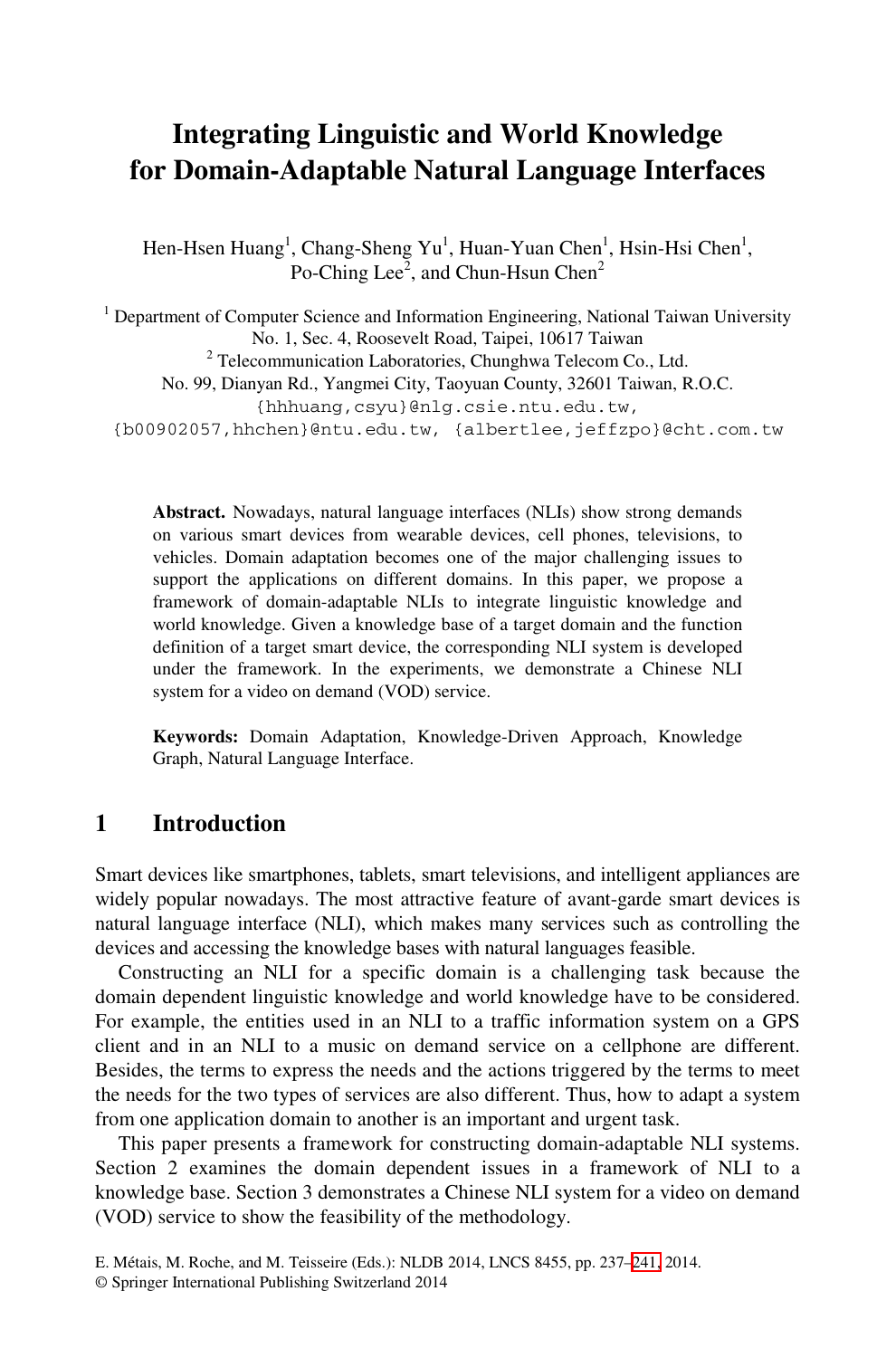### **2 Domain-Dependent Issues in NLI Systems**

Assume the intent of a user in an NLI to a VOD service is to watch the movie "Romeo + Juliet", in which Leonardo DiCaprio acts the role Romeo. The user may submit a query like "I want to see Leonardo as Romeo". There are two entities in this query, i.e., the name of an actor (i.e., Leonardo) and the name of his role (i.e., Romeo) in a movie. The NLI system takes the following steps for this query: (1) to analyze the user's intent, (2) to check if there are any programs satisfying the need, (3) to identify which channel plays the program, and (4) to move to this channel.

To achieve the goal, the NL query is sent to a query processing module, where a query is segmented into a sequence of words, each word is labelled with a part-ofspeech tag, and a dependency tree is generated for the query. The retrieval module tries to find the relevant information from the domain-specific knowledge base according to the analysis results. If the user intent is completely specified in the query, the corresponding action frame is triggered by the smart device. Otherwise, the human-device interaction is initiated to accumulate enough information.

In the above process, both linguistic knowledge and world knowledge are indispensable. Fundamental query processing needs the supports of linguistic knowledge from different levels. Entities, their properties, and relationships among entities are interesting targets to users. The domain-specific world knowledge, which is different from one domain to another, is created anytime and anywhere. The dynamic property makes linguistic analysis challenging.

To deal with this domain adaptation issue, knowledge in different domains can be formulated as a universal representation. With a uniform scheme, we can define common operations for all the domains. The concept of knowledge graph (KG) [1] is adopted. Entities are not only fundamental things in a KG, but also fundamental units in linguistic analysis. They serve as bridges between semantics and knowledge. Functions of smart devices are also domain dependent. Query term in a query implicitly triggers some function of a device. For example, the query term "see" requests an implicit action "move to a channel". Which query terms act as actions and how to map query terms into actions of devices should be defined for domain adaptation.

Furthermore, words unique to a specific domain will affect the performance of segmentation, part of speech tagging, and dependency parsing. Those domain-specific words are out-of-vocabulary (OOV) relative to a generic lexicon. Word forms and their POS are often adopted as features for a dependency parser. OOV words will affect the parsing results, and thus the subsequent retrieval performance. We adopt the knowledge-driven approach to collect domain-specific words from KG to decrease OOV problems. Besides, POS-based and word-rephrasing strategies proposed in our previous work [2] are explored to adapt a dependency parser.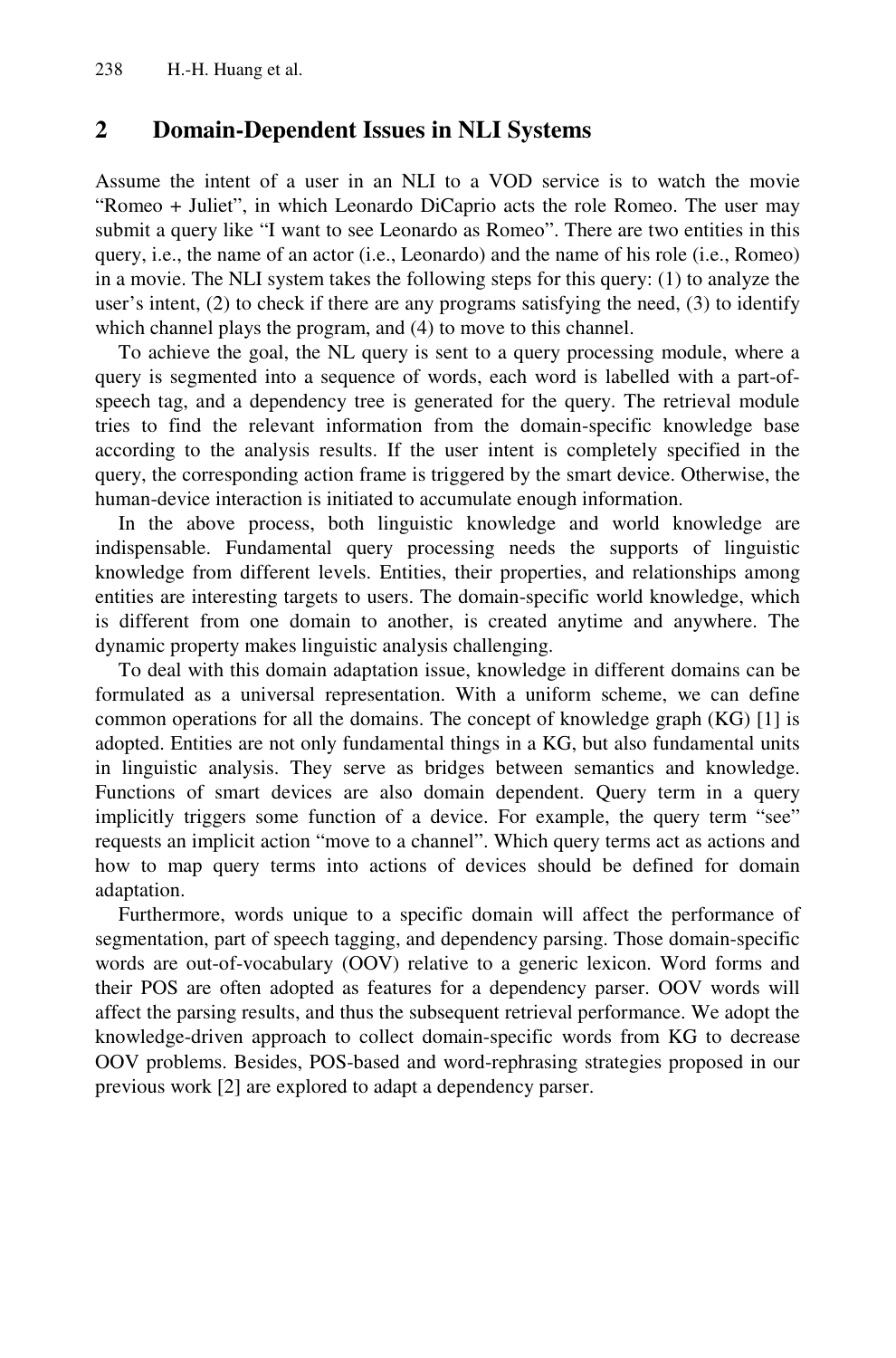### **3 An NLI System for a VOD Service**

A Chinese NLI system for a VOD service is taken as an example. We will deal with the domain dependent issues discussed in the above in the following subsections.

#### **3.1 Knowledge Base**

The target domain data in the VOD service contain TV channels, news, movies, music, and other multimedia items. These items can be ordered and played on users' televisions. In addition, the metadata include the cast and crew of a movie, the singer of a song, the presenter of a television program, and so on. All the topics are the vertices in the KG, and the properties are the edges denoting the relations between topics. Fig. 1 shows the type of the topic "*The Dark Knight*" is *Movie*, and the associated topics including actors, directors, genres, subjects, released, and alias are the properties of this topic.



**Fig. 1.** The Movie "The Dark Knight" represented in a Knowledge Graph

#### **3.2 Linguistic Analysis**

In the experimental domain, the NLI should handle a lot of domain-specific named entities (NEs) like movie titles and actor names. Most of the NEs are created dynamically and are OOV terms in linguistic analysis. We integrate a named entity recognizer (NER) with Chinese word segmentation and part-of-speech tagging. The NE lexicon referred by the NER is derived from the KG for the specific domain. The NEs are not directly determined by the dictionary-based NER, but extracted from the decision of a learning-based segmenter.

Dependency parser determines the structure of a user query and labels the relations between the tokens. Fig. 2 shows the dependency tree of a Chinese query "我想看昨

天的棒球經典賽 " (I want to watch yesterday's World Baseball Classics). Dependency parser helps identify the core verb "watch" and the target entity "World Baseball Classics" in a query. We train a Chinese dependency parser with ZPar [3],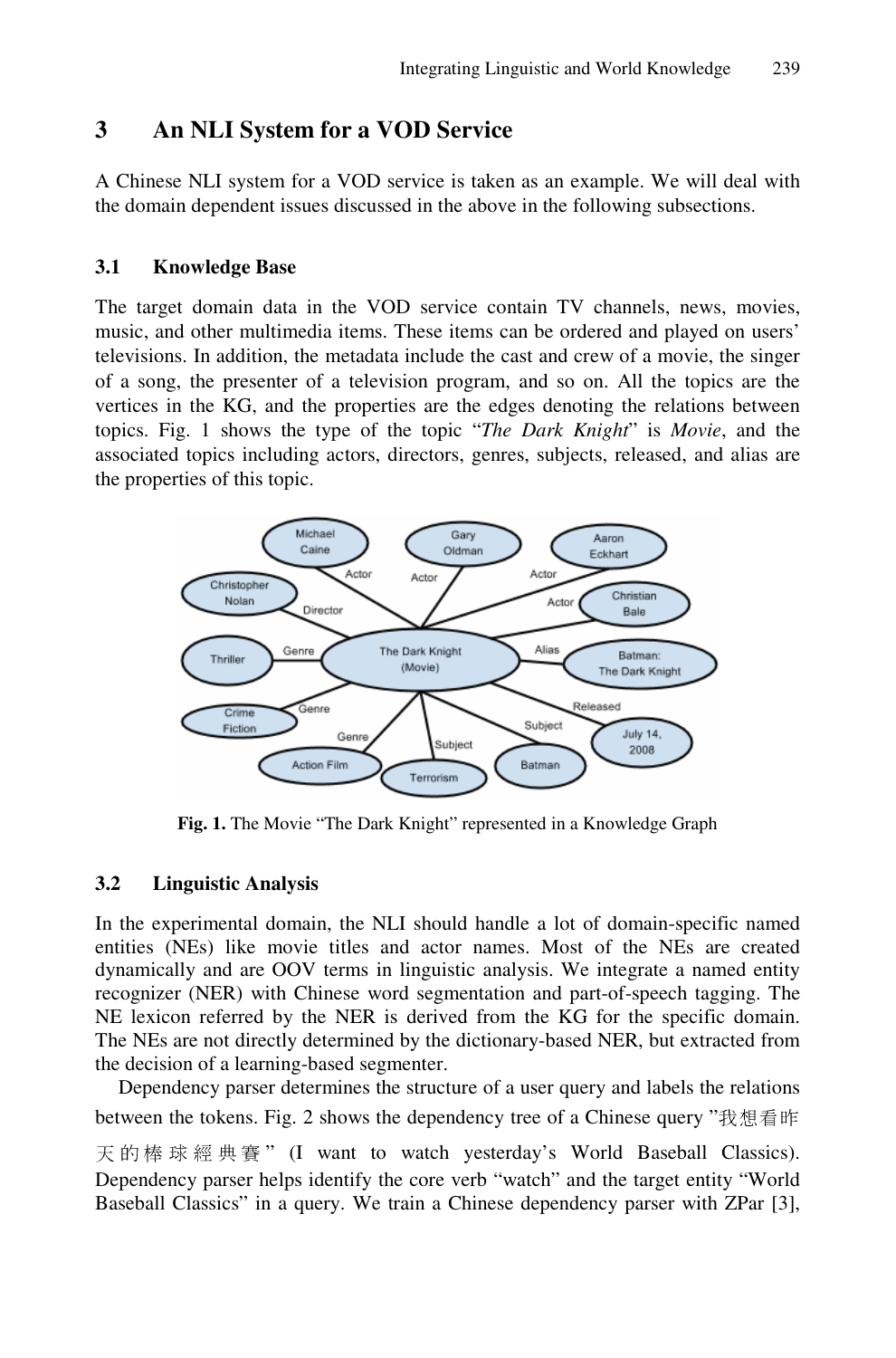an implementation of the transition-based dependency parser. OOVs have been segmented and tagged with the tag NR (proper noun) in the earlier steps. Referring to the KG, a sentence rephrasing approach [2] replaces an OOV word in a sentence with the thing of the same NE type in the training set, e.g., "baseball game", so that the knowledge of the word form can be used for parsing.



**Fig. 2.** A Dependency Tree of the Query "我想看昨天的棒球經典賽"

#### **3.3 Action Frames**

The action frames describe the functions of the target smart device. In the demonstration, the smart device is the controller of the VOD service attached to user's television. The functions of controllers include changing the TV channel, playing a movie or a song on demand, reporting the weather, and so on. One of the challenging issues is how users express their intents in this domain. Mining terms from users' query logs may be a solution, but logs are not always available before developing an NLI for a specific domain. Knowledge-driven approach is adopted to deal with this problem. Because entities, properties, and relationships in the KG are targets for retrieval, we consult external corpora to extract their collocated words, in particular, verbs. For example, "Romeo + Juliet", which is an entity in the KG, is a movie. The words such as "see" and "watch" are collocated with "movie" frequently, thus they are included in the intent list. Referring to the Chinese proposition bank (LDC2013T13), the verbs and their frame elements are collected, and mapped into actions for the smart device.

## **4 Conclusion**

A knowledge-driven approach integrates linguistic knowledge and world knowledge for domain adaptation. Entities and their relationships in real world, which are usually domain-specific, serve as the complementary knowledge for linguistic analysis. Knowledge for the OOV words and the potential intents are extracted. A Chinese NLI application on a VOD service demonstrates the feasibility of the framework.

**Acknowledgments.** This research was partially supported by National Science Council, Taiwan under NSC101-2221-E-002-195-MY3 and 102-2221-E-002-103- MY3.